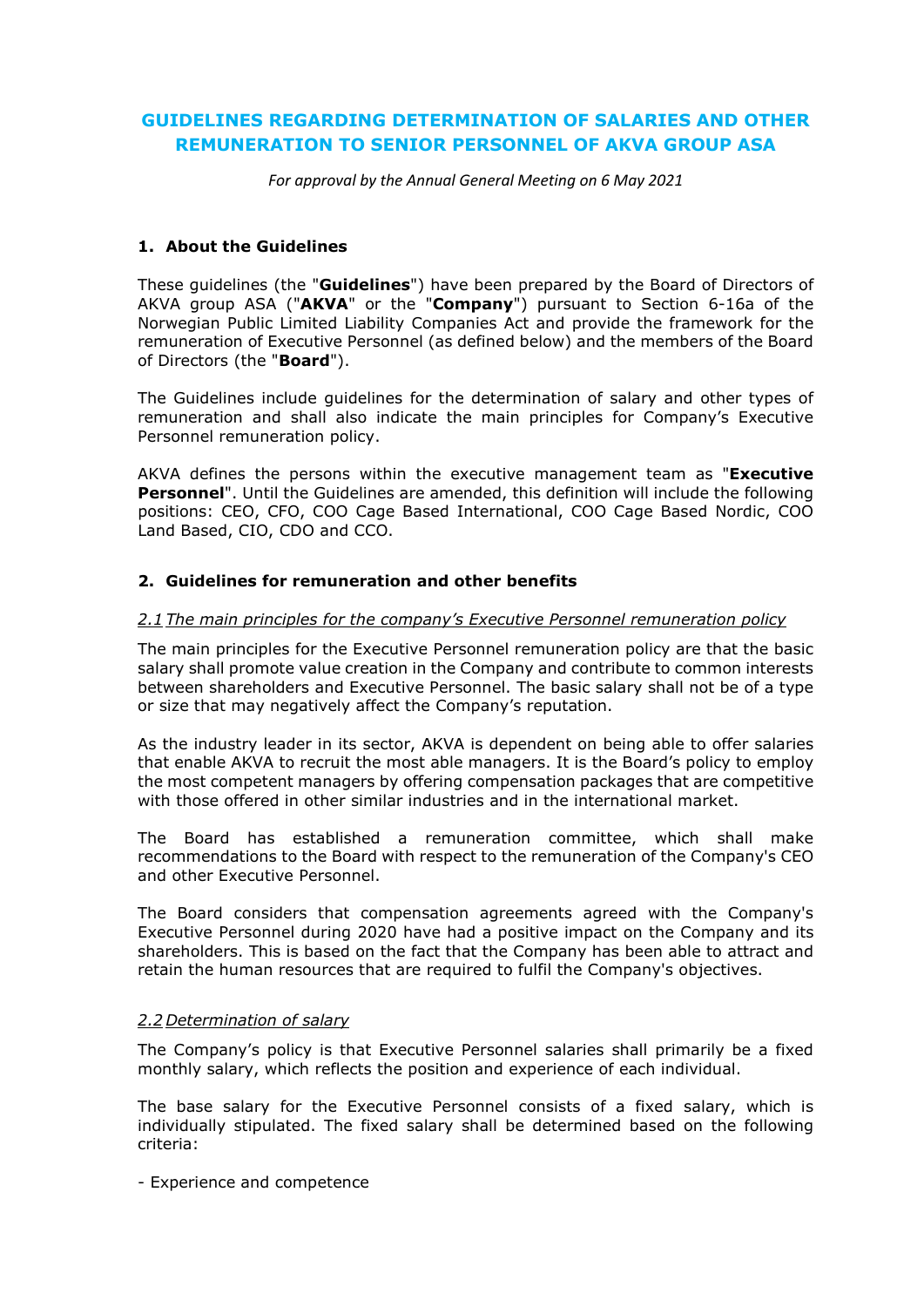- Size of the Company

- Market conditions for the relevant position and individual

Variable compensation shall normally not exceed the fixed salary.

The Board of Directors decides the CEO's remuneration. The remuneration for the other Executive Personnel shall be determined by the CEO and reported to the Board.

Determination of remuneration for Executive Personnel shall follow the principles that apply for the Company's employees in general in respect of annual salary adjustments and time of adjustment.

#### *2.3 Benefits*

The Company grants benefits to Executive Personnel such as covering expenses for use of telecommunications and similar based on need. A company car can be considered based on need.

#### *2.4 Bonus schemes and similar variable compensation*

The incentive scheme for the Executive Personnel consists of two components:

- i) An annual bonus limited to between 30% and 50% of annual salary dependent upon 60% weight on financial EBIT target and 40% weight on strategic KPI's, payable in cash, for the period 2020, 2021, 2022, 2023 and 2024, and
- ii) a deferred bonus dependent upon strategic KPI's and financial performance targets (as set out in item i) above), payable in shares, for the same period, as further detailed in clause 3 below.

The general bonus plan does not exclude discretionary bonuses.

According to the established bonus regime and agreed terms, total bonuses of NOK 8 636 265 is accrued for in 2020 to the Group's Executive Personnel, based on 2020 performance and the incentive scheme for 2020-2024 set out in item i) and ii) above.

#### *2.5Reclaiming performance-related pay*

The Company shall have the right to demand the repayment of any performancerelated remuneration that has been paid on the basis of facts that were self-evidently incorrect, or as the result of misleading information supplied by the individual in question.

# *2.6 Pension*

In principle, the pension plans for the Executive Personnel shall be the same as those generally established for the employees in the Company. Early retirement pension agreements may be made with the Executive Personnel with a mutual right to demand retirement from the age of 62.

#### *2.7 Severance pay*

Agreements for severance pay upon termination of employment will be seen in conjunction with confidentiality and non-compete clauses in each individual's employment contract to ensure that only limitations in the individual's opportunity to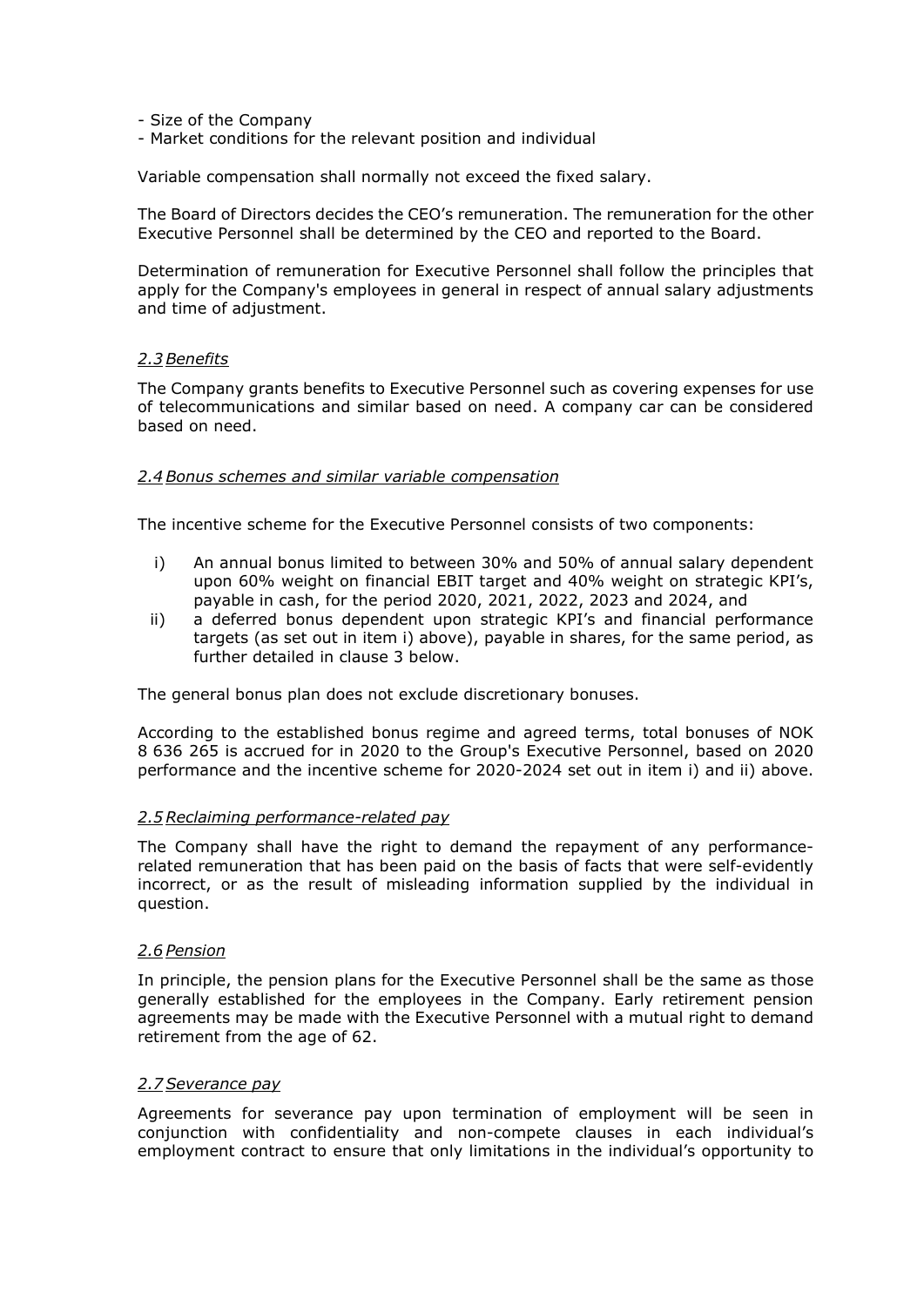obtain new employment are compensated. Severance pay agreements shall in principle include deductions for income received from other sources.

#### *2.8 Other variable elements*

There are no variable elements in the Company's remuneration of Executive Personnel apart from the bonus arrangement.

# *2.9 The compensation policy of the previous accounting year, 2020*

AKVA's aim in the previous year was to offer competitive terms of employment to the Executive Personnel. The compensation policy for 2020 was published on 7 May 2020 and is available on [http://www.akvagroup.com/investor-relations/general-meeting.](http://www.akvagroup.com/investor-relations/general-meeting)

For the total remuneration to the Executive Personnel for the financial year 2020, please see Note 3 to the 2020 financial statements.

### **3. Guidelines on share based incentives**

#### *3.1Compensation linked to shares or the price of the shares in the company*

The variable bonus scheme described in clause 2.4 above includes a deferred bonus for the years 2020, 2021, 2022, 2023 and 2024. This part of the variable pay is dependent upon strategic KPI's and financial targets and is payable in shares.

The yearly deferred bonus will be vested and payable at the end of the period, in shares, based on a share price fixed at the beginning of the bonus period. The maximum number of shares that can be earned for the period the bonus plan applies, is 178 080 for the CEO and a total of 269 040 for the rest of the management team (before adjustments for dividends), as further detailed in the table below:

| <b>Function</b>   | Maximum annual<br>share allocation | <b>Duration</b> | Period    |
|-------------------|------------------------------------|-----------------|-----------|
| CEO               | 44 520                             | 4 years         | 2020-2023 |
| <b>CFO</b>        | 22 260                             | 4 years         | 2021-2024 |
| COO Nordic        | 10 000                             | 3 years         | 2020-2022 |
| COO International | 10 000                             | 3 years         | 2020-2022 |
| COO Land Based    | 10 000                             | 3 years         | 2020-2022 |
| <b>CIO</b>        | 10 000                             | 3 years         | 2020-2022 |
| CDO               | 10 000                             | 3 years         | 2021-2023 |
| CCO               | 10 000                             | 3 years         | 2020-2022 |

In case of a takeover and delisting of the Company during the performance period as set out above, the maximum number of shares shall vest and be transferred to the respective members of the management before completion of such takeover.

# *3.2 Option agreement – additional arrangement for CEO*

On August 26, 2019, AKVA entered into an option agreement with Mr. Knut Nesse in his then capacity as chairman of the Board. The agreement is continued after he was appointed CEO and gives him a right to acquire 50 000 shares for NOK 75.60 per share. The options can be exercised in the period from April 1, 2022 to August 31, 2022,